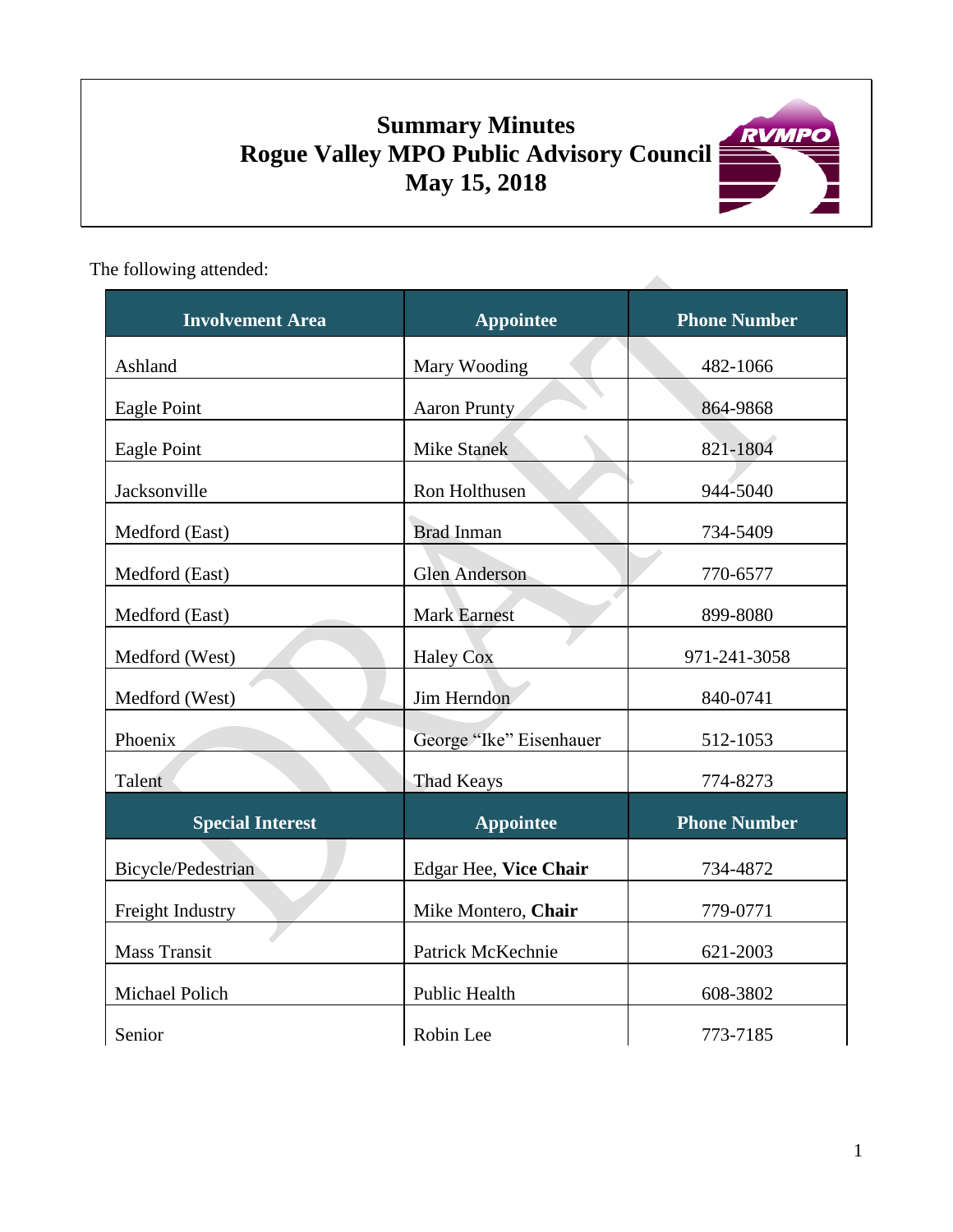| <b>Staff</b>                  |                     |                     |  |
|-------------------------------|---------------------|---------------------|--|
| <b>RVCOG</b>                  | Karl Welzenbach     | 423-1360            |  |
| <b>RVCOG</b>                  | Ryan MacLaren       | 423-1338            |  |
| <b>Interested Parties</b>     |                     |                     |  |
| <b>Organization</b>           | <b>Name</b>         | <b>Phone Number</b> |  |
| Central Point (PAC applicant) | Jennifer Boardman   | 630-0387            |  |
| TOCC                          | <b>Art Anderson</b> | 774-6353            |  |

### [RVMPO PAC May 15, 2018 Agenda Packet](https://www.rvmpo.org/images/committees/public-advisory-council/2018/Agenda_Packets/2018-05-15_RVMPO%20PAC%20Agenda%20Packet_C.pdf)

Full meeting recording: 2018-05-15 [RVMPO PAC Meeting](https://www.rvmpo.org/images/committees/public-advisory-council/2018/Audio_Files/2018-05-15_RVMPO%20PAC_Audio%20File%20(mp3cut.net).MP3)

NOTE: Due to server space restrictions, the hyperlinks to cut audio files for specific items have been eliminated. Please use the times listed behind each agenda item to forward to the segment you wish to listen to using the link to the full meeting recording above.

#### **1. Call to Order / Introductions/ Review Agenda** 00:00 – 01:35

5:30 p.m.

### **2. Review / Approve Minutes** 01:36 – 02:57

**02:38** | *Mike Stanek moved to approve the minutes of the March 20, 2018 meeting as presented, but with the correction to Item 6 to reflect Haley Cox representing West Medford, not Phoenix. Ron Holthusen seconded.*

*The motion carried unanimously by voice vote.*

#### **3. Public Comment** 02:58 – 03:11

## *Presentations*

**4. Rogue Valley Seismic Event Highway Triage Approach** 03:12 – 32:35

# *Action Items*

#### **5. Vice-Chair Election** 32:36 – 33:59

**33:02 |** *Ron Holthusen moved to nominate and elect Edgar Hee as Vice-Chair of the RVMPO PAC. Aaron Prunty seconded.*